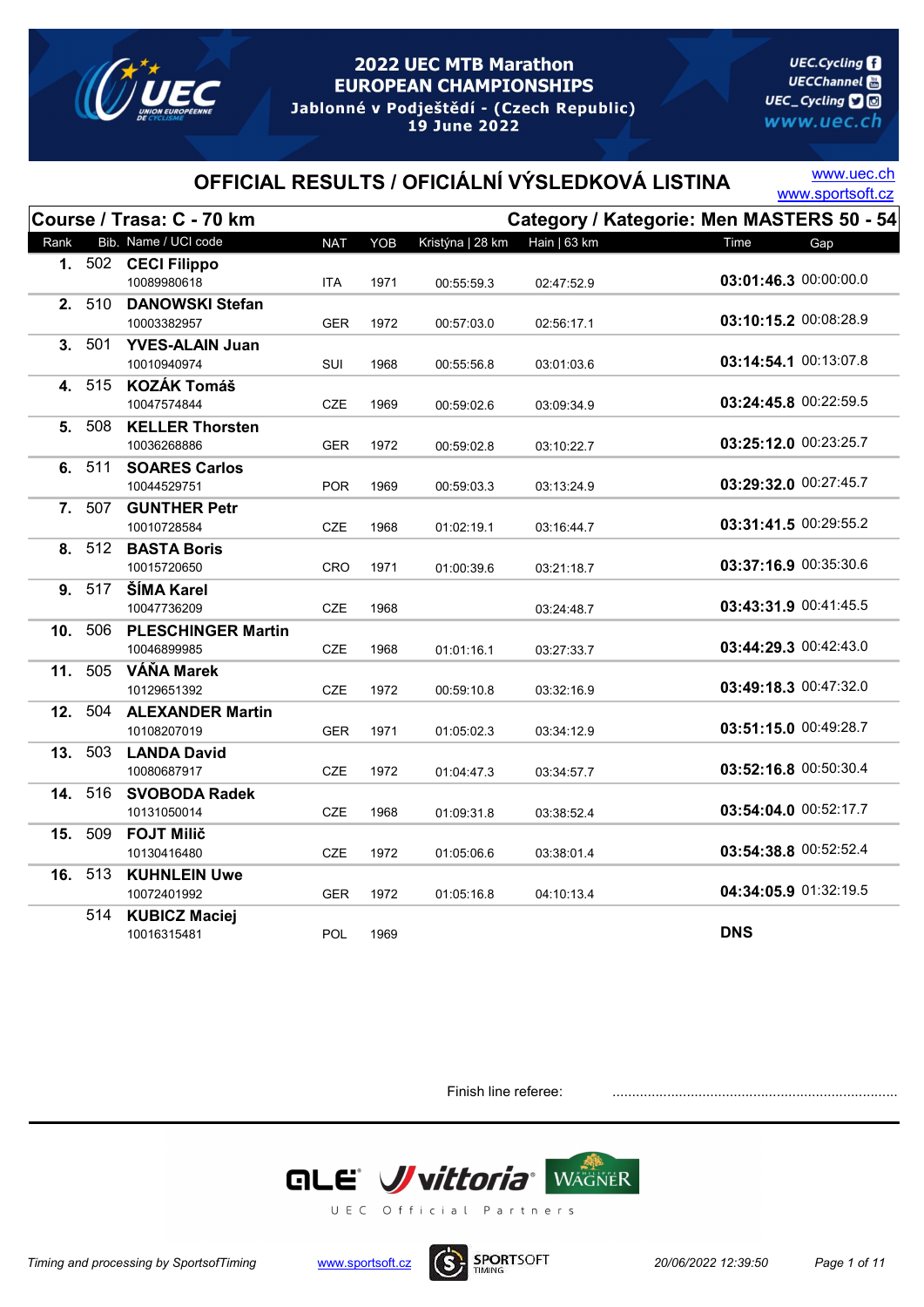

19 June 2022

# OFFICIAL RESULTS / OFICIÁLNÍ VÝSLEDKOVÁ LISTINA WWW.sportsoft.cz

www.uec.ch

|         |     | Course / Trasa: C - 70 km            |            |      |                  |              | Category / Kategorie: Men MASTERS 55 - 59 |
|---------|-----|--------------------------------------|------------|------|------------------|--------------|-------------------------------------------|
| Rank    |     | Bib. Name / UCI code                 | <b>NAT</b> | YOB  | Kristýna   28 km | Hain   63 km | Time<br>Gap                               |
|         | 522 | <b>NESTLER Josef</b><br>10048045090  | CZE        | 1965 | 01:00:33.9       | 03:09:35.2   | 03:24:06.3 00:00:00.0                     |
| 2.      | 525 | <b>JIRENA Pavel</b><br>10046840169   | <b>CZE</b> | 1966 | 01:00:38.1       | 03:12:17.9   | 03:27:26.8 00:03:20.4                     |
| $3_{-}$ | 521 | <b>ZDENĚK Richard</b><br>10063108180 | <b>CZE</b> | 1967 | 01:05:09.0       | 03:30:31.9   | 03:47:43.3 00:23:37.0                     |
| 4.      | 523 | PEŇÁČEK Miroslav<br>10046710433      | <b>CZE</b> | 1963 | 01:06:57.6       | 03:50:51.4   | 04:08:03.4 00:43:57.0                     |
| 5.      | 524 | <b>KOBLASA JIří</b><br>10106262773   | CZE        | 1964 | 01:04:28.6       | 03:44:46.7   | 04:14:31.8 00:50:25.4                     |

Finish line referee: .......................................................................................



Timing and processing by SportsofTiming www.sportsoft.cz  $(S)$  SPORTSOFT 20/06/2022 12:39:50 Page 2 of 11

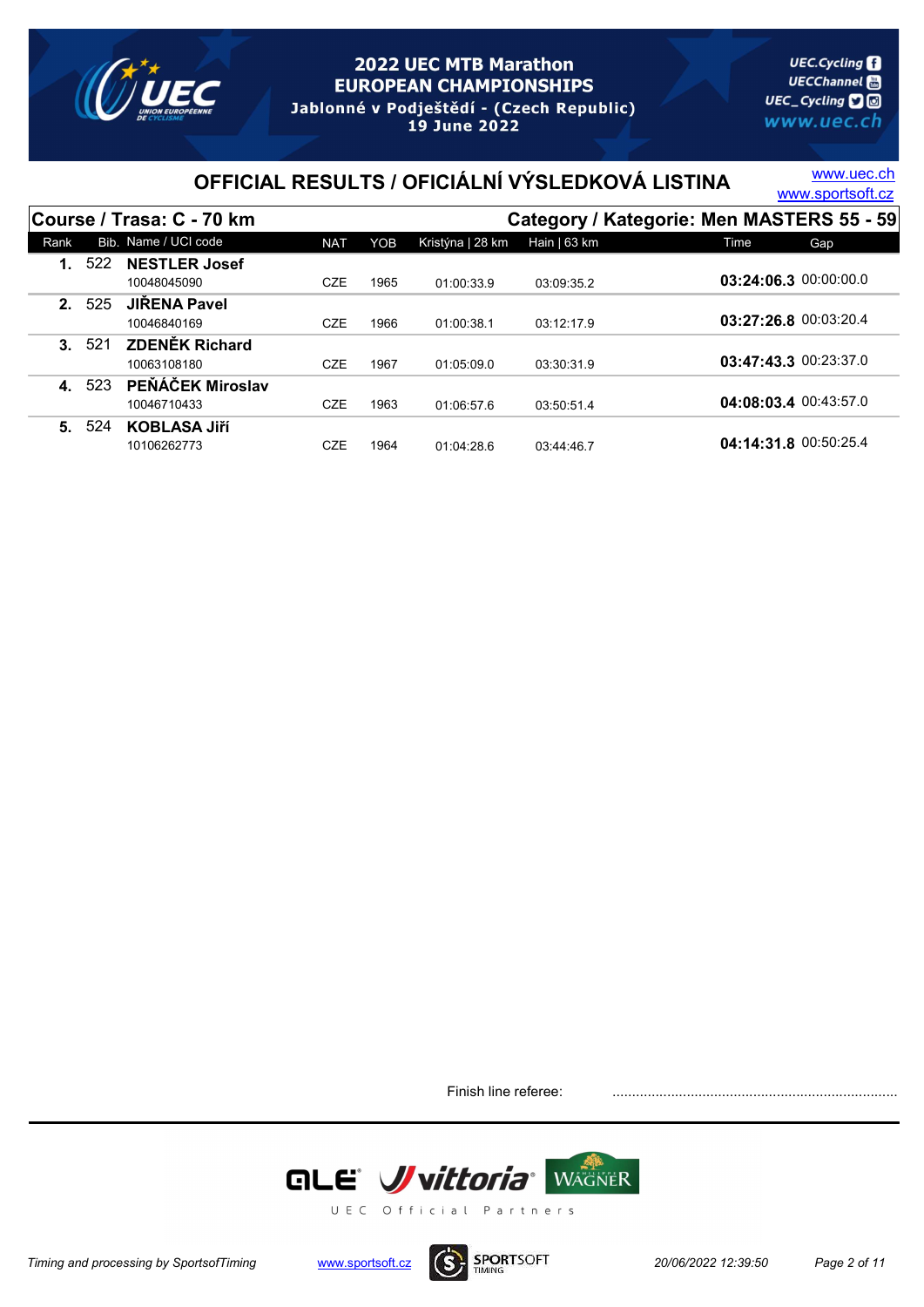

**UEC.Cycling UECChannel** 圖 UEC\_Cycling **D** www.uec.ch

# OFFICIAL RESULTS / OFICIÁLNÍ VÝSLEDKOVÁ LISTINA WWW.sportsoft.cz

www.uec.ch

|                |       | Course / Trasa: C - 70 km   |            |      |                  |               | Category / Kategorie: Men MASTERS 60 - 64 |
|----------------|-------|-----------------------------|------------|------|------------------|---------------|-------------------------------------------|
| Rank           |       | Bib. Name / UCI code        | <b>NAT</b> | YOB  | Kristýna   28 km | Hain $ 63$ km | Time<br><b>Gap</b>                        |
| 1.             | 550   | <b>BRZOZKA Jacek</b>        |            |      |                  |               |                                           |
|                |       | 10007312164                 | POL        | 1962 | 01:03:42.1       | 03:13:30.2    | 03:28:29.8 00:00:00.0                     |
| 2 <sup>1</sup> | 547   | <b>DVOŘÁK Otakar</b>        |            |      |                  |               |                                           |
|                |       | 10130111538                 | <b>CZE</b> | 1962 | 01:05:28.5       | 03:36:19.7    | 03:53:15.0 00:24:45.2                     |
|                | 3.543 | <b>HUEP Tobias</b>          |            |      |                  |               |                                           |
|                |       | 10117885191                 | <b>GER</b> | 1961 | 01:04:27.5       | 03:35:03.4    | 03:54:00.3 00:25:30.4                     |
| 4.             | 535   | <b>BRENELLI Carlo</b>       |            |      |                  |               |                                           |
|                |       | 10028566278                 | <b>ITA</b> | 1962 | 01:06:40.1       | 03:42:12.2    | 03:58:58.5 00:30:28.6                     |
| 5.             | 542   | <b>HANISCH Klaus-Dieter</b> |            |      |                  |               |                                           |
|                |       | 10129667459                 | <b>GER</b> | 1960 | 01:05:20.3       | 03:53:53.7    | 04:11:15.3 00:42:45.5                     |
| 6.             | 531   | <b>HENSE Adolf</b>          |            |      |                  |               |                                           |
|                |       | 10051395129                 | <b>AUT</b> | 1960 | 01:09:29.6       | 03:59:37.2    | 04:17:16.3 00:48:46.5                     |
| $7_{\cdot}$    | 537   | <b>KOLESA Ludek</b>         |            |      |                  |               |                                           |
|                |       | 10081171196                 | <b>CZE</b> | 1961 | 01:15:25.1       | 04:14:38.9    | 04:36:13.8 01:07:44.0                     |
| 8.             | 540   | <b>GEENTJENS Rudi</b>       |            |      |                  |               |                                           |
|                |       | 10050587100                 | <b>BEL</b> | 1962 | 01:07:28.8       | 04:19:03.9    | 04:37:57.3 01:09:27.5                     |
| 9.             | 539   | ŠIROKÝ Roman                |            |      |                  |               |                                           |
|                |       | 10103782304                 | <b>CZE</b> | 1960 | 01:14:15.1       | 04:26:51.7    | 04:50:03.9 01:21:34.1                     |
|                | 549   | <b>WIZNER Zbigniew</b>      |            |      |                  |               |                                           |
|                |       | 10022569254                 | <b>SWE</b> | 1958 | 01:15:39.6       |               | <b>DNF</b>                                |

Finish line referee: .......................................................................................



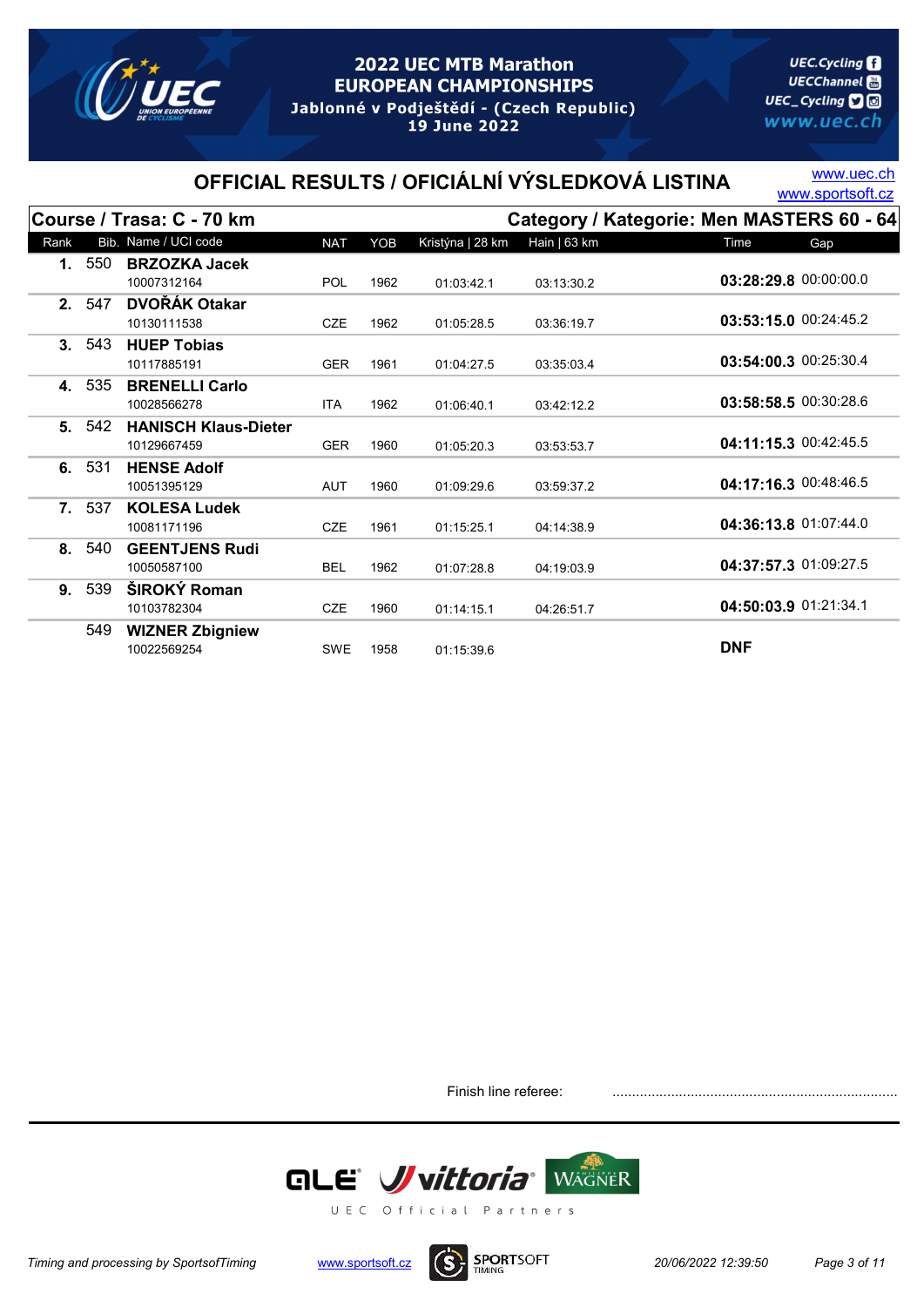

**UEC.Cycling UECChannel** 圖 UEC\_Cycling **D** www.uec.ch

# OFFICIAL RESULTS / OFICIÁLNÍ VÝSLEDKOVÁ LISTINA WWW.sportsoft.cz

www.uec.ch

|         |     | Course / Trasa: C - 70 km              |            |      |                  |              | Category / Kategorie: Men MASTERS 65 - 69 |
|---------|-----|----------------------------------------|------------|------|------------------|--------------|-------------------------------------------|
| Rank    |     | Bib. Name / UCI code                   | <b>NAT</b> | YOB  | Kristýna   28 km | Hain   63 km | Time<br>Gap                               |
|         | 545 | <b>GOLDBERG Steffen</b><br>10052816379 | <b>GER</b> | 1957 | 01:05:10.6       | 03:37:05.7   | 03:54:25.2 00:00:00.0                     |
| $2_{-}$ | 544 | <b>PINTO Manuel</b><br>10044355555     | <b>POR</b> | 1957 | 01:04:49.3       | 03:38:07.2   | 03:55:59.7 00:01:34.4                     |
| 3.      | 536 | <b>HERROD Nigel</b><br>10018065323     | GBR        | 1956 | 01:11:45.8       | 04:06:39.9   | 04:25:55.9 00:31:30.6                     |
| 4.      | 548 | <b>RICHTER WOLFGANG</b><br>10191771080 | <b>GER</b> | 1954 | 01:12:40.1       | 04:19:43.4   | 04:38:03.8 00:43:38.5                     |
|         | 532 | <b>DERTELL Bo</b><br>10022276638       | <b>SWE</b> | 1957 | 01:04:52.6       |              | <b>DNF</b>                                |

Finish line referee: .......................................................................................



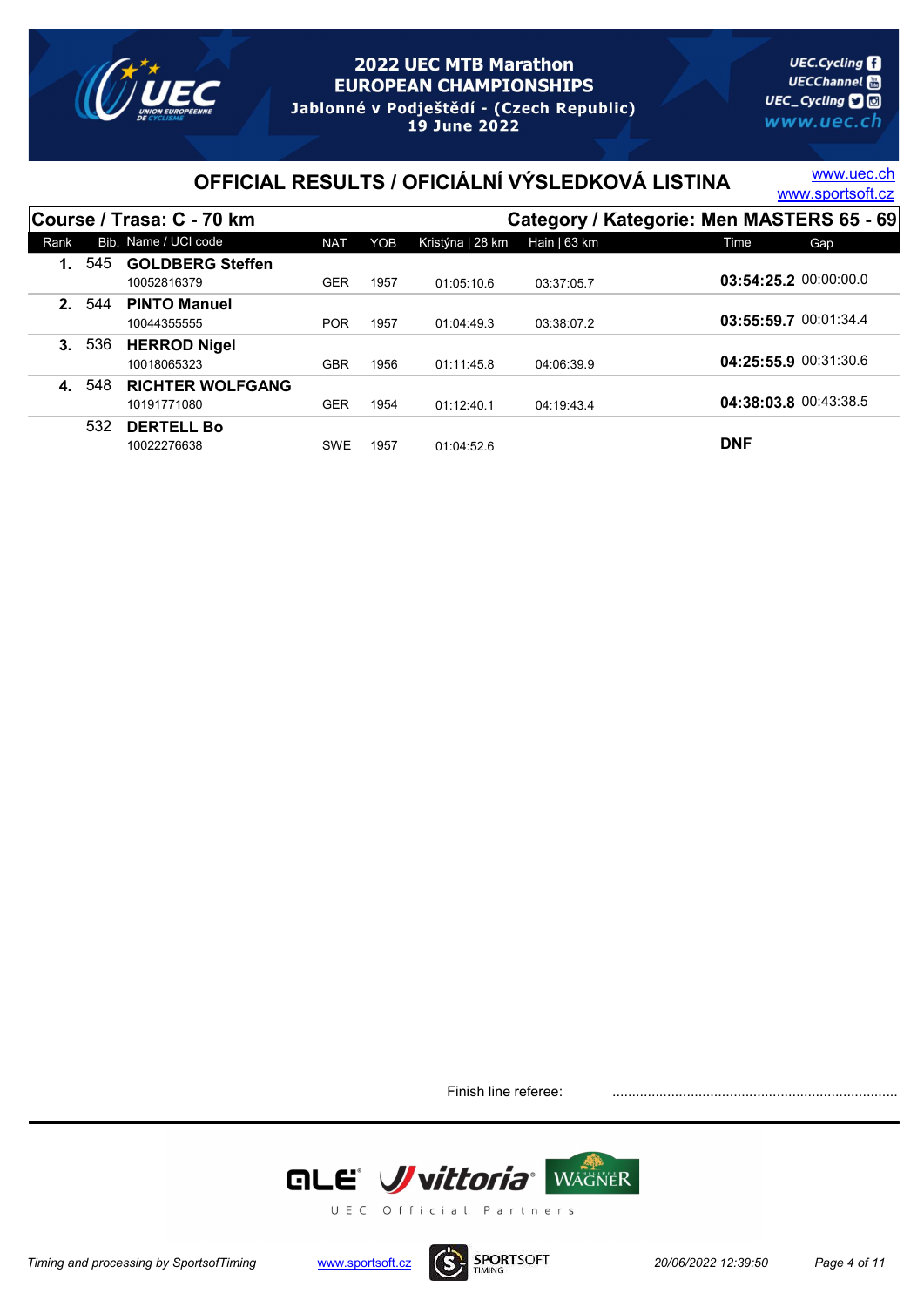

# OFFICIAL RESULTS / OFICIÁLNÍ VÝSLEDKOVÁ LISTINA WWW.sportsoft.cz

www.uec.ch

|      |               | Course / Trasa: C - 70 km |            |      |                  |              | Category / Kategorie: Men MASTERS 70 + |
|------|---------------|---------------------------|------------|------|------------------|--------------|----------------------------------------|
| Rank |               | Bib. Name / UCI code      | <b>NAT</b> | YOB  | Kristýna   28 km | Hain   63 km | Gap<br>Time                            |
|      | <b>1.</b> 534 | <b>FRIBERG Kjell</b>      |            |      |                  |              |                                        |
|      |               | 10022305031               | <b>SWE</b> | 1950 | 01:05:09.3       | 03:51:41.9   | 04:10:18.0 00:00:00.0                  |
|      | 2. 538        | <b>SVOBODA Miroslav</b>   |            |      |                  |              |                                        |
|      |               | 10063108281               | CZE        | 1952 | 01:12:36.3       | 04:03:34.4   | 04:23:02.0 00:12:43.9                  |
|      | 3.541         | <b>BERTRAND Gerard</b>    |            |      |                  |              |                                        |
|      |               | 10024216436               | FRA        | 1948 | 01:21:08.1       | 05:03:33.7   | 05:30:41.5 01:20:23.5                  |

Finish line referee:



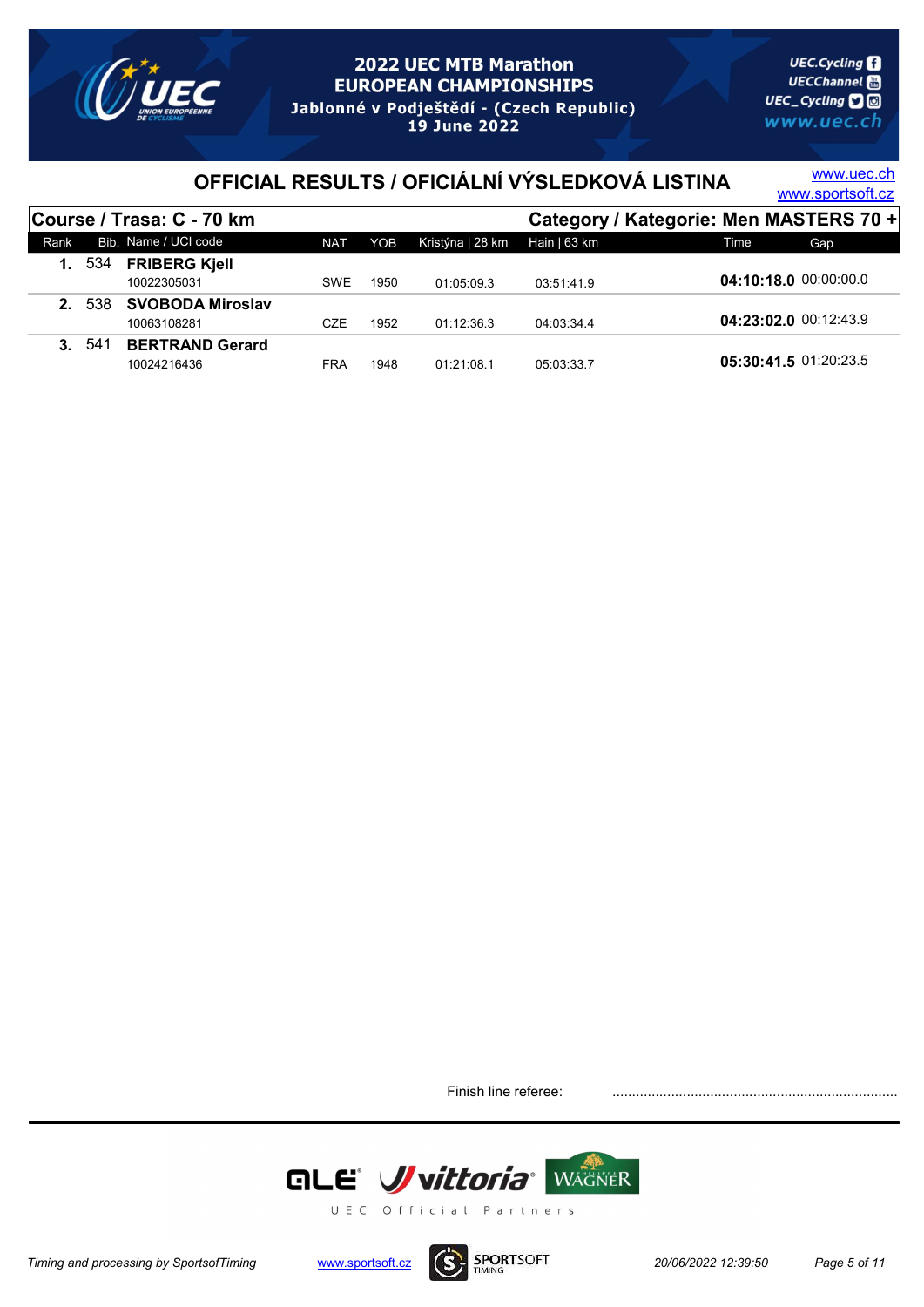

# OFFICIAL RESULTS / OFICIÁLNÍ VÝSLEDKOVÁ LISTINA WWW.sportsoft.cz

www.uec.ch

|         |      | Course / Trasa: C - 70 km                     |            |      | Category / Kategorie: Women MASTERS 35 - 39 |                |                       |     |  |  |
|---------|------|-----------------------------------------------|------------|------|---------------------------------------------|----------------|-----------------------|-----|--|--|
| Rank    |      | Bib. Name / UCI code                          | <b>NAT</b> | YOB  | Kristýna   28 km                            | Hain $  63$ km | Time                  | Gap |  |  |
|         | 405  | <b>BARZ Michaela</b><br>10061918518           | <b>GER</b> | 1985 | 01:07:53.8                                  | 03:40:08.4     | 03:57:38.3 00:00:00.0 |     |  |  |
| 2.      | 406  | TOKARČÍKOVÁ Michaela<br>10130686060           | <b>CZE</b> | 1986 | 01:09:58.0                                  | 03:43:41.2     | 04:01:09.2 00:03:30.9 |     |  |  |
| $3_{-}$ | -401 | <b>ARIADNA Rodenas Pascual</b><br>10042611373 | <b>ESP</b> | 1985 | 01:07:02.3                                  | 03:45:39.9     | 04:02:15.5 00:04:37.2 |     |  |  |
| 4.      | 402  | <b>SILLE Puhu</b><br>10009706953              | <b>EST</b> | 1987 | 01:11:50.3                                  | 03:49:57.4     | 04:07:14.7 00:09:36.3 |     |  |  |
| 5.      | 404  | <b>CINDY Törber</b><br>10066144886            | GER        | 1987 | 01:09:39.3                                  | 03:58:26.2     | 04:17:16.3 00:19:38.0 |     |  |  |

Finish line referee: .......................................................................................



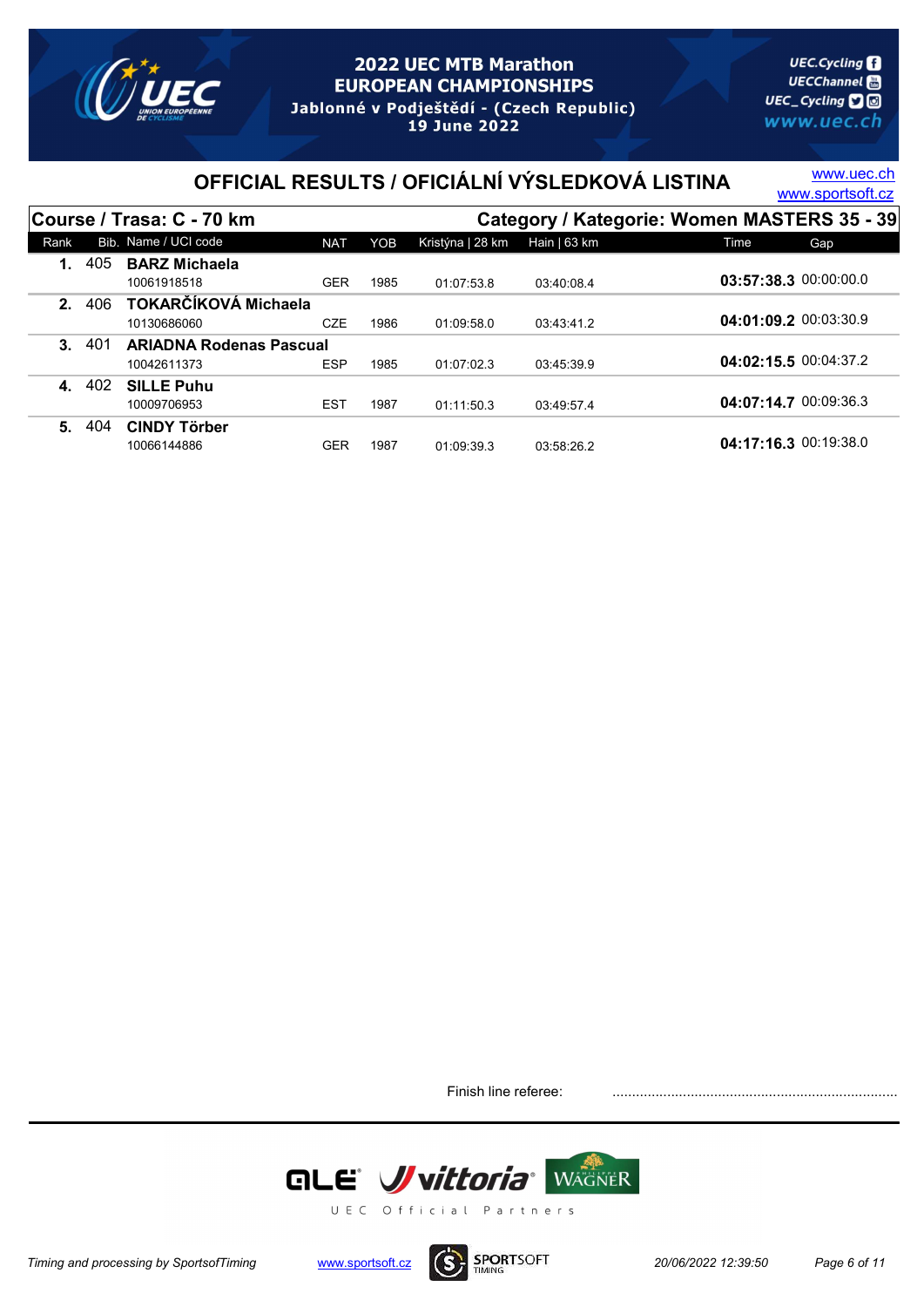

# OFFICIAL RESULTS / OFICIÁLNÍ VÝSLEDKOVÁ LISTINA WWW.sportsoft.cz

www.uec.ch

|         |       | Course / Trasa: C - 70 km                      |            |      |                  |                | Category / Kategorie: Women MASTERS 40 - 44 |
|---------|-------|------------------------------------------------|------------|------|------------------|----------------|---------------------------------------------|
| Rank    |       | Bib. Name / UCI code                           | <b>NAT</b> | YOB  | Kristýna   28 km | Hain $  63$ km | Gap<br>Time                                 |
| $1_{-}$ | 417   | ŽÍDEKOVÁ Jana                                  |            |      |                  |                |                                             |
|         |       | 10092954373                                    | <b>CZE</b> | 1978 | 01:05:22.3       | 03:25:54.7     | 03:40:57.4 00:00:00.0                       |
|         | 2.415 | <b>KARIN Tosato</b>                            |            |      |                  |                |                                             |
|         |       | 10004243732                                    | ITA        | 1979 | 01:05:18.8       | 03:25:51.9     | 03:41:47.4 00:00:49.9                       |
| $3_{-}$ | 412   | <b>URBAN Anna</b>                              |            |      |                  |                |                                             |
|         |       | 10016319828                                    | <b>POL</b> | 1980 | 01:05:33.3       | 03:26:42.9     | 03:42:25.1 00:01:27.7                       |
| 4.      | 416   | <b>LOURDES GUAYARMINA Bethencourt Trujillo</b> |            |      |                  |                |                                             |
|         |       | 10041635919                                    | <b>ESP</b> | 1980 | 01:07:52.6       | 03:37:54.2     | 03:55:26.3 00:14:28.8                       |
| 5.      | -411  | <b>PILAR Nunez Villadeamigo</b>                |            |      |                  |                |                                             |
|         |       | 10016025491                                    | <b>ESP</b> | 1981 | 01:14:34.6       |                | 04:16:48.8 00:35:51.3                       |
|         | 414   | <b>GIERGIELOVÁ Markéta</b>                     |            |      |                  |                |                                             |
|         |       | 10047445411                                    | <b>CZE</b> | 1981 |                  |                | <b>DNS</b>                                  |

Finish line referee: .......................................................................................



Timing and processing by SportsofTiming www.sportsoft.cz  $(S)$  SPORTSOFT 20/06/2022 12:39:50 Page 7 of 11

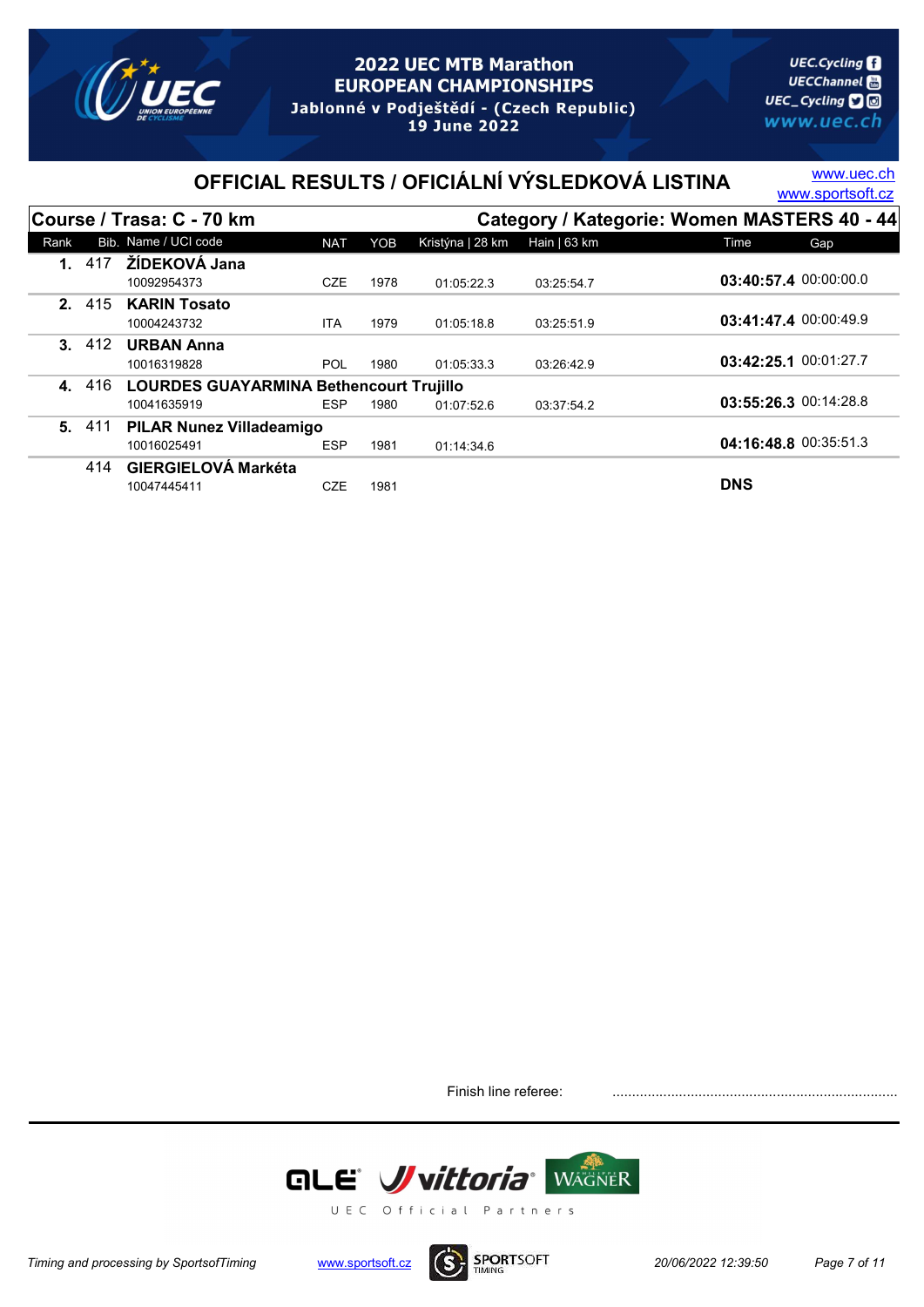

# OFFICIAL RESULTS / OFICIÁLNÍ VÝSLEDKOVÁ LISTINA WWW.sportsoft.cz

www.uec.ch

|      |     | Course / Trasa: C - 70 km |            |      |                  |               | Category / Kategorie: Women MASTERS 45 - 49 |
|------|-----|---------------------------|------------|------|------------------|---------------|---------------------------------------------|
| Rank |     | Bib. Name / UCI code      | <b>NAT</b> | YOB  | Kristýna   28 km | Hain $ 63$ km | Time<br>Gap                                 |
| 1.   | 421 | <b>CE' Simona</b>         |            |      |                  |               |                                             |
|      |     | 10033201868               | <b>ITA</b> | 1976 | 01:05:19.8       | 03:19:45.9    | 03:34:54.0 00:00:00.0                       |
| 2.   | 431 | <b>PATRIZIA Romanello</b> |            |      |                  |               |                                             |
|      |     | 10029371580               | <b>ITA</b> | 1973 | 01:05:20.3       | 03:27:43.7    | 03:44:24.9 00:09:30.9                       |
| 3.   | 433 | <b>SLADKOVSKÁ Dagmar</b>  |            |      |                  |               |                                             |
|      |     | 10096736464               | <b>CZE</b> | 1977 | 01:06:44.6       | 03:39:19.2    | 03:56:29.0 00:21:35.0                       |
| 4.   | 422 | <b>SWEERTMAN Petra</b>    |            |      |                  |               |                                             |
|      |     | 10110326467               | <b>NED</b> | 1977 | 01:05:58.6       | 03:49:31.7    | 04:07:33.9 00:32:39.9                       |
| 5.   | 432 | <b>IVANDA Eiduka</b>      |            |      |                  |               |                                             |
|      |     | 10003628083               | LAT        | 1974 | 01:10:46.6       | 03:51:58.4    | 04:09:56.6 00:35:02.6                       |
| 6.   | 423 | <b>MARIS Kaarjärv</b>     |            |      |                  |               |                                             |
|      |     | 10007926395               | <b>EST</b> | 1976 | 01:10:21.3       | 03:55:42.9    | 04:16:18.8 00:41:24.8                       |

Finish line referee: .......................................................................................



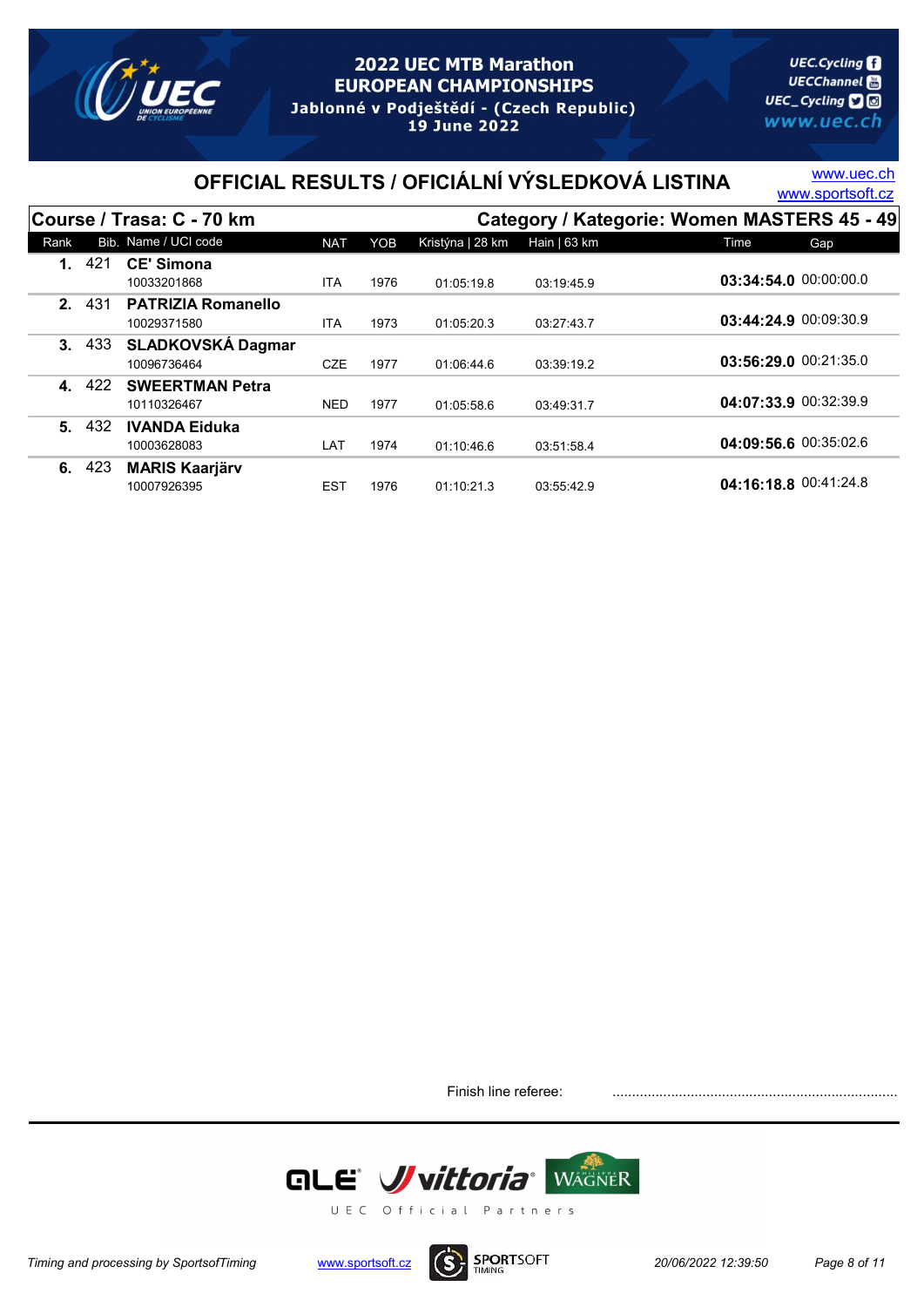

# OFFICIAL RESULTS / OFICIÁLNÍ VÝSLEDKOVÁ LISTINA WWW.sportsoft.cz

www.uec.ch

|      |        | Course / Trasa: C - 70 km |            |      | Category / Kategorie: Women MASTERS 50 - 54 |            |                       |  |  |
|------|--------|---------------------------|------------|------|---------------------------------------------|------------|-----------------------|--|--|
| Rank |        | Bib. Name / UCI code      | NAT        | YOB  | Kristýna   28 km Hain   63 km               |            | Time<br>Gap.          |  |  |
|      |        | 1. 442 ŠTOLCPARTOVÁ Marta |            |      |                                             |            |                       |  |  |
|      |        | 10129022007               | <b>CZE</b> | 1968 | 01.12.17.5                                  | 03:57:38.2 | 04:16:49.1 00:00:00.0 |  |  |
|      | 2. 441 | KRISTÍNA Koscová          |            |      |                                             |            |                       |  |  |
|      |        | 10014094989               | <b>SVK</b> | 1970 | 01.10.45.8                                  | 04:12:44.7 | 04:35:37.4 00:18:48.3 |  |  |

Finish line referee:



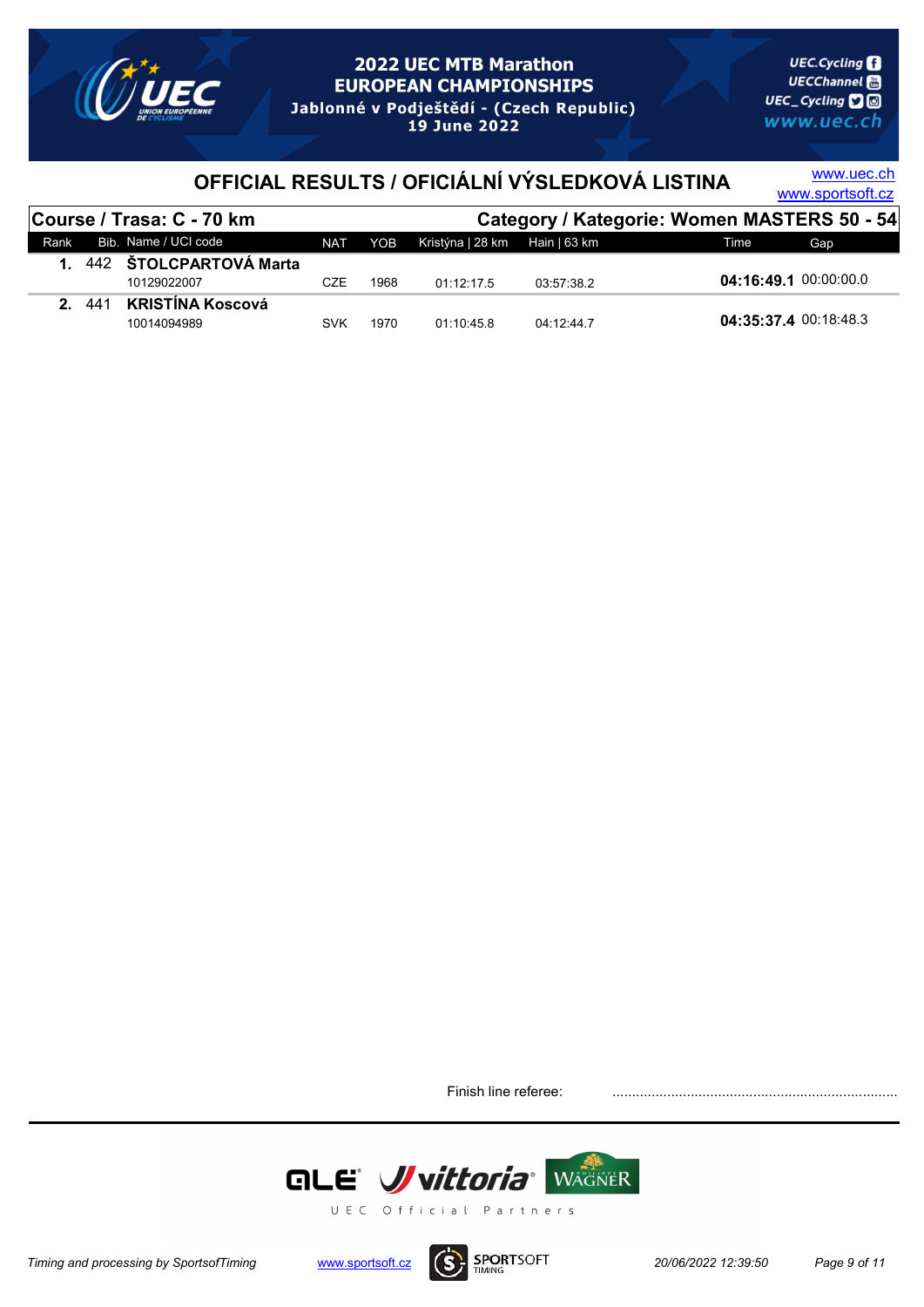

www.uec.ch

# OFFICIAL RESULTS / OFICIÁLNÍ VÝSLEDKOVÁ LISTINA WWW.sportsoft.cz

|      |      | Course / Trasa: C - 70 km |     |      |                               |            | Category / Kategorie: Women MASTERS 55 - 59 |
|------|------|---------------------------|-----|------|-------------------------------|------------|---------------------------------------------|
| Rank |      | Bib. Name / UCI code      | NAT | YOB  | Kristýna   28 km Hain   63 km |            | Gap<br>Time                                 |
|      | -451 | REZA Hormes-Ravenstijn    |     |      |                               |            |                                             |
|      |      | 10002601301               | NED | 1967 | 01:08:31.6                    | 04:02:50.4 | 04:20:33.8 00:00:00.0                       |

Finish line referee: .......................................................................................